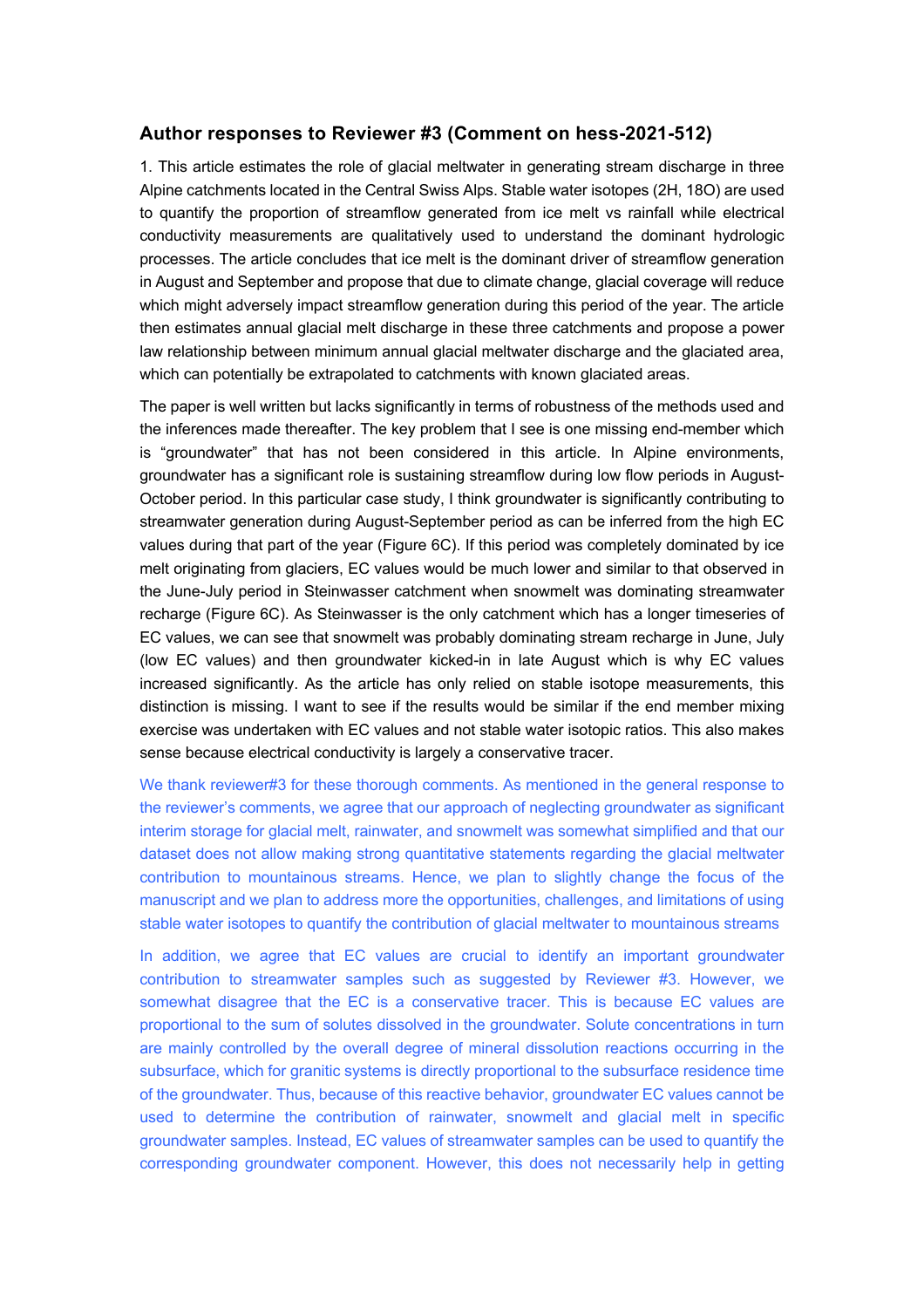better estimates for the contributions of the rainwater, snowmelt and glacial melt endmembers in a specific streamwater sample because groundwater consists of the same three endmembers.

2. In terms of mechanism, I think there might be significant subsurface storage that is getting recharged by snowmelt and ice melt (hence very depleted) and this storage is then recharging the stream during August September period. If this mechanism is indeed true, then the underlying hypothesis that rapidly retreating glaciers will lead to very low flows in August September period will not be true as groundwater can be recharged via rainfall, snowmelt and ice melt. I would like to hear the authors' perspective on this and if this was considered as a possible hypothesis.

Well, if the glacial meltwater contribution decreases then the discharge is much more sensitive to meteorological variations because they control the amount of snow and rainfall that is recharging and is stored in the groundwater systems. For instance, for dry years, the discharge will be much lower after the disappearance of the glaciers, whereas for wet years the lacking glacial meltwater contribution might be compensate by the contribution of stored groundwater originating from rain and snow melt water. This discussion will be added to the revised manuscript if we are allowed to revise the manuscript.

3. Variability in the isotopic ratio of ice melt (originating from the glacier) is very low and might not be very realistic. This is probably due to very limited ice sampling (only sampled two times in August and September, L418). Hence, the distinction in isotopic ratio of ice melt and snowmelt might be more of a function of sampling bias rather than any underlying hydrologic process.

We agree with the reviewer that the number of glacial melt samples is low. Nevertheless, since it has been previously shown that the isotopic variability of glacial melt is rather low, at least when compared to that of snow (Müller et al., 2021; Schmieder et al., 2018; Zuecco et al., 2019), Hence, we think that we captured the isotopic variability of the glacial meltwater with our samples and that they are representative for the glacial meltwater in the mountainous streams.

4. L521-523: I find it very surprising that the ice melt contributes to ~25% of total discharge in Giglibach when the extent of glacial coverage is only 8%. On the other hand, the extent of glacial coverage is as high as 28% in Steinwasser but the contribution of glacial melt to total discharge is only slightly higher at ~29%. Are these estimates reasonable or to put it differently, have these kinds of number been reported at any other place where despite very high glacial coverage (>3x for Steinwasser compared to Giglibach), contribution to annual stream discharge only increases slightly.

As nicely pointed out by Reviewer #1, our estimations for the Giglibach catchment cannot be true. The erroneous quantification results from neglecting the groundwater contribution, which is much higher in the Giglibach catchment compared to the other catchments (see also general response to the reviewer's comments).

5. L377: Groundwater might also be a significant contributor to stream recharge. I propose the authors to explore this hypothesis

We agree with the reviewer. An extended discussion regarding groundwater will be added when preparing the revisions if we are allowed to revise the manuscript (see also general response to the reviewer's comments).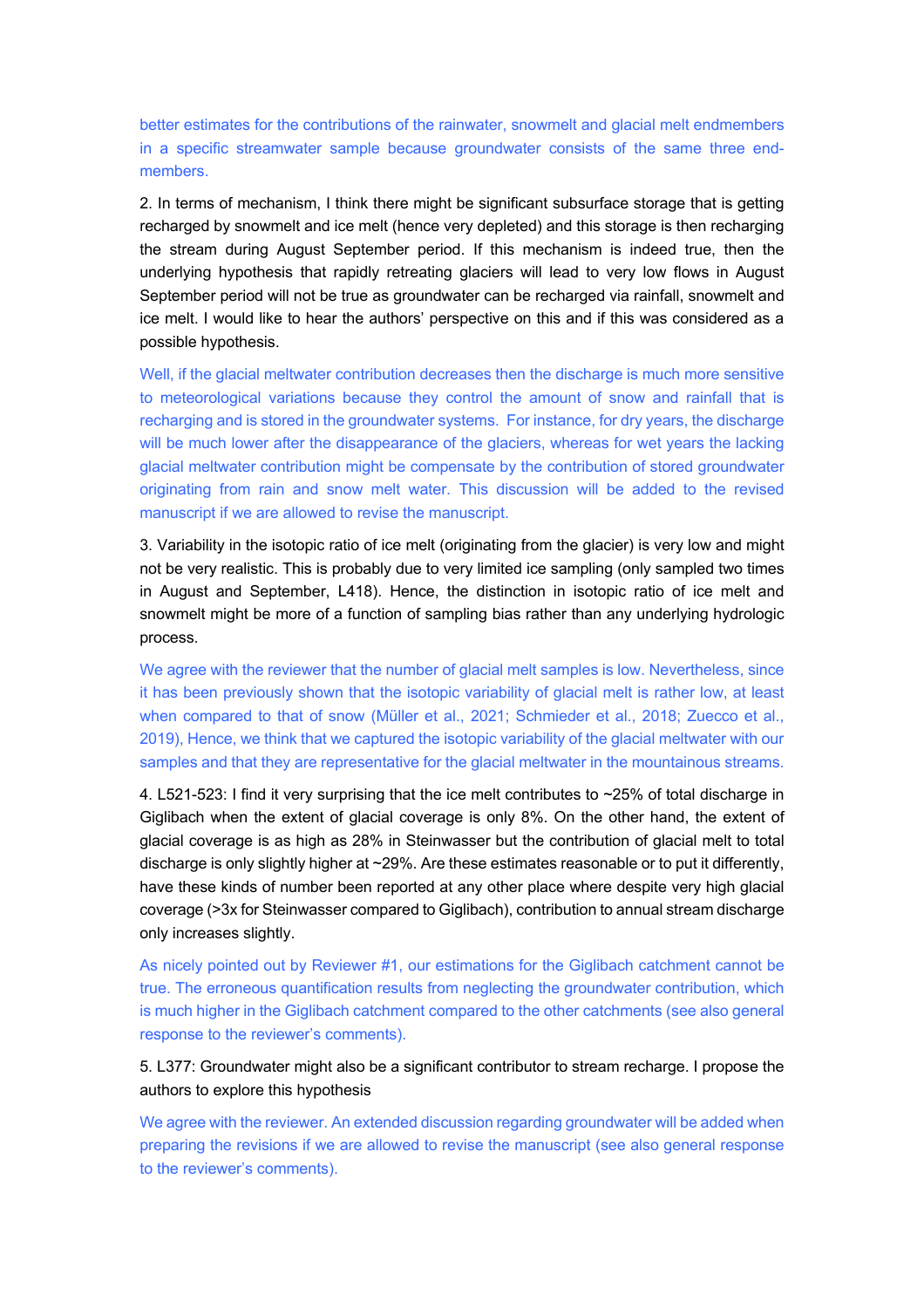6. L381-385: If snow and glacial meltwater show lower EC compared, then August and September discharge cannot be explained by glacial meltwater as EC values are high across catchments

Theoretically, the August and September discharge could be related to glacial meltwater that has interacted with the minerals in the subsurface and thereby increased its solute concentrations and hence, EC values. In any case, groundwater flow is significant (but variable in the different catchments) and we fully acknowledge that we have to provide a corresponding discussion in the revised manuscript if we are allowed to revise the manuscript (see also general response to the reviewer's comments).

7. L418: Two samples is very few to make any meaningful statistical judgement

See the response to comment 3.

8. L420-423: Details about Gaussian error propagation has not been explained anywhere in the article. Additionally, ±2% uncertainty bound seems to be very small. This might be due to small sample size.

We agree that an uncertainty of  $±2\%$  is too low. This is mainly because we have neglected groundwater as a significant interim storage for rainwater, snowmelt and glacial melt. An extended discussion regarding the corresponding uncertainty for quantifying the glacial meltwater contribution will be added when preparing the revised manuscript.

9. L483-486: Has this been reported for the first time? I am not familiar with this literature, are there other studies which have reported similar results? In that case, it might be good to include relevant references.

As described in in the general response to the reviewer's comments, we plan to slightly change the scope of the manuscript and we will no longer provide fully quantitative estimates of glacial meltwater contribution for the Giglibach and the Wendenwasser catchment discharge. Therefore, Figure 8 will be removed when preparing the revised version of the manuscript if we are allowed to revise the manuscript.

## 10. L544-545: Using temporally high-resolution isotope measurements leading to superior quantification of glacial meltwater hasn't been shown in this article

Temporally high resolution refers to snow and streamwater samples as pointed out in earlier replies. This will be clarified in the revised manuscript if we are allowed to revise the manuscript. In addition, we will delete the somewhat misleading statement that our data has led to an improved quantification of glacial meltwater contributions. Instead, we will emphasize that our dataset provides new insights into the opportunities, challenges and limitations of using stable water isotopes for such quantification.

11. L284: It should read as "… in the ablation compared to the accumulation period …"

Thank you for spotting this error. We will correct it accordingly in the revised manuscript if we are allowed to revise the manuscript.

12. L25: It might be clearer if its written as "… which has a heavier isotopic signature compared to the snow that fell during the accumulation period…"

Thank you for this nice suggestion. We will correct it accordingly in the revised manuscript if we are allowed to revise the manuscript.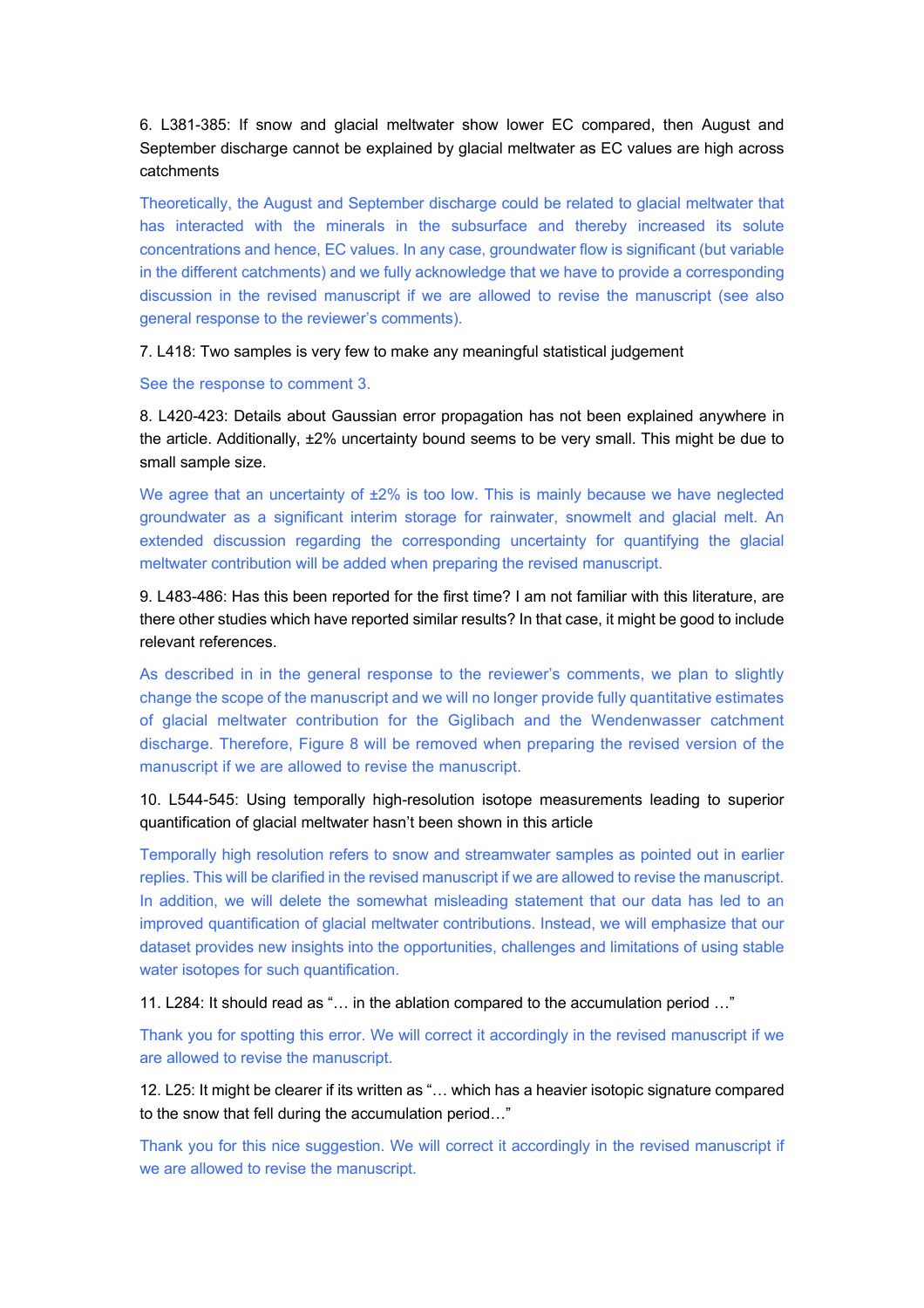13. L538: Should be ". This is of major importance .."

Thank you for spotting this error. We will correct it accordingly in the revised manuscript if we are allowed to revise the manuscript.

14. Figure 1: Incorrect figure caption, Wendenwasser is shown in grey and not pink.

Thank you for spotting this error. We will correct it accordingly in the revised manuscript if we are allowed to revise the manuscript.

15. Figure 5: Should also include snowmelt isotopic ratios here to make the comparison between snowmelt and ice melt easier. Is this any reason to believe that both will have different isotopic signature?

We agree that it makes sense to merge Figure 4 and 5. This will make it clearer that the isotopic snow signature is strongly variable and hence, overlapping with the signature of ice. The variation is of the snow signature is likely caused by the moisture exchange with the atmosphere after snowfall. An extended discussion regarding this process will be added to the revised manuscript if we are allowed to revise the manuscript.

16. Figure 6: In subplots B, C and D there is a lot of whitespace due to very large y-axis bounds. For e.g. there are no discharge measurements below 0.1 m3/s, so showing y-axis values up to 0.01 m3/s is not necessary. Similar is the case for EC values < 10. I will suggest the authors to consider using tighter y-axis bounds so that the underlying data variability is more clearly visible.

Thank for this suggestion, we will certainly consider it when preparing a revised version of the manuscript if we are allowed to revise the manuscript.

17. Figure 6A: Is the unit mm or mm/hr?

Fig. 6A shows daily amounts of precipitation. The unit should thus be mm/d. This will be clarified in the revised manuscript if we are allowed to revise the manuscript.

18. Figure 7: I will suggest adding uncertainty bounds in this figure. Also, is 90%+ glacial melt contribution (Figure 7A) a plausible estimate at the end of July in a catchment which is only 6% glaciated?

As pointed out earlier, the estimates shown in Fig. 7a cannot be entirely correct because the Giglibach catchment is likely strongly affected by groundwater flow, which we have neglected as interim water storage. Adding uncertainty bounds is a good suggestion and we will consider this when revising the manuscript if we are allowed to revise the manuscript.

19. Figure 7 caption: Should be ".. glacial melt water contribution to the three .."

Thank you for spotting this error. We will correct it accordingly in the revised manuscript if we are allowed to revise the manuscript.

## **References**

Müller T., Schaefli B. and Lane S. N. (2021) Assessing the effect of the geomorphological complexity of glacier forefields on the multi - temporal water dynamics will provide better future models. *EGU General Assembly 2021, EGU21* ‐ *7182, 10.5194/egusphere*‐*egu21*‐*7182, 2021*.